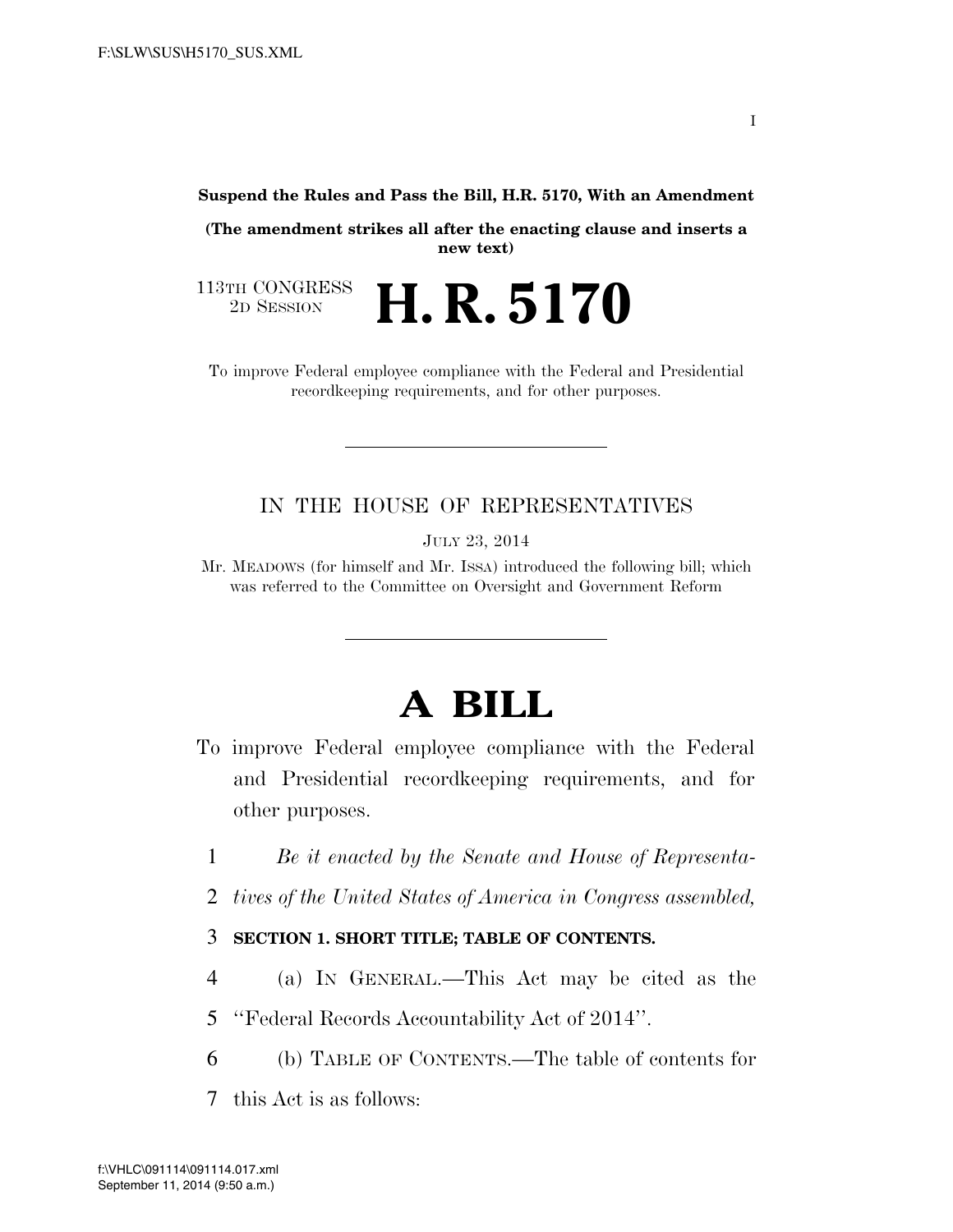- Sec. 1. Short title; table of contents.
- Sec. 2. Removal for deliberate destruction of Federal records.
- Sec. 3. Use of non-official electronic messaging accounts.
- Sec. 4. Reporting of the loss or potential loss of records.
- Sec. 5. Senior Agency Official for Records Compliance.
- Sec. 6. Preservation of electronic messages and other records.
- Sec. 7. Presidential records.
- Sec. 8. Retention of electronic correspondence.

#### 1 **SEC. 2. REMOVAL FOR DELIBERATE DESTRUCTION OF FED-**

2 **ERAL RECORDS.** 

3 (a) IN GENERAL.—Chapter 75 of title 5, United 4 States Code, is amended by adding after subchapter V the 5 following:

### 6 ''SUBCHAPTER VI—FEDERAL RECORDS

### 7 **''§ 7551. Definitions**

8 ''In this subchapter the following definitions apply: 9 "(1) EMPLOYEE.—The term 'employee' 10 means—

 $\mathcal{L}(\mathbf{A})$  an individual in the competitive serv- ice who is not serving a probationary or trial period under an initial appointment or who has completed 1 year of current continuous employ- ment in the same or similar positions under other than a temporary appointment limited to 17 1 year or less; or

18 ''(B) a career appointee in the Senior Ex-19 ecutive Service who—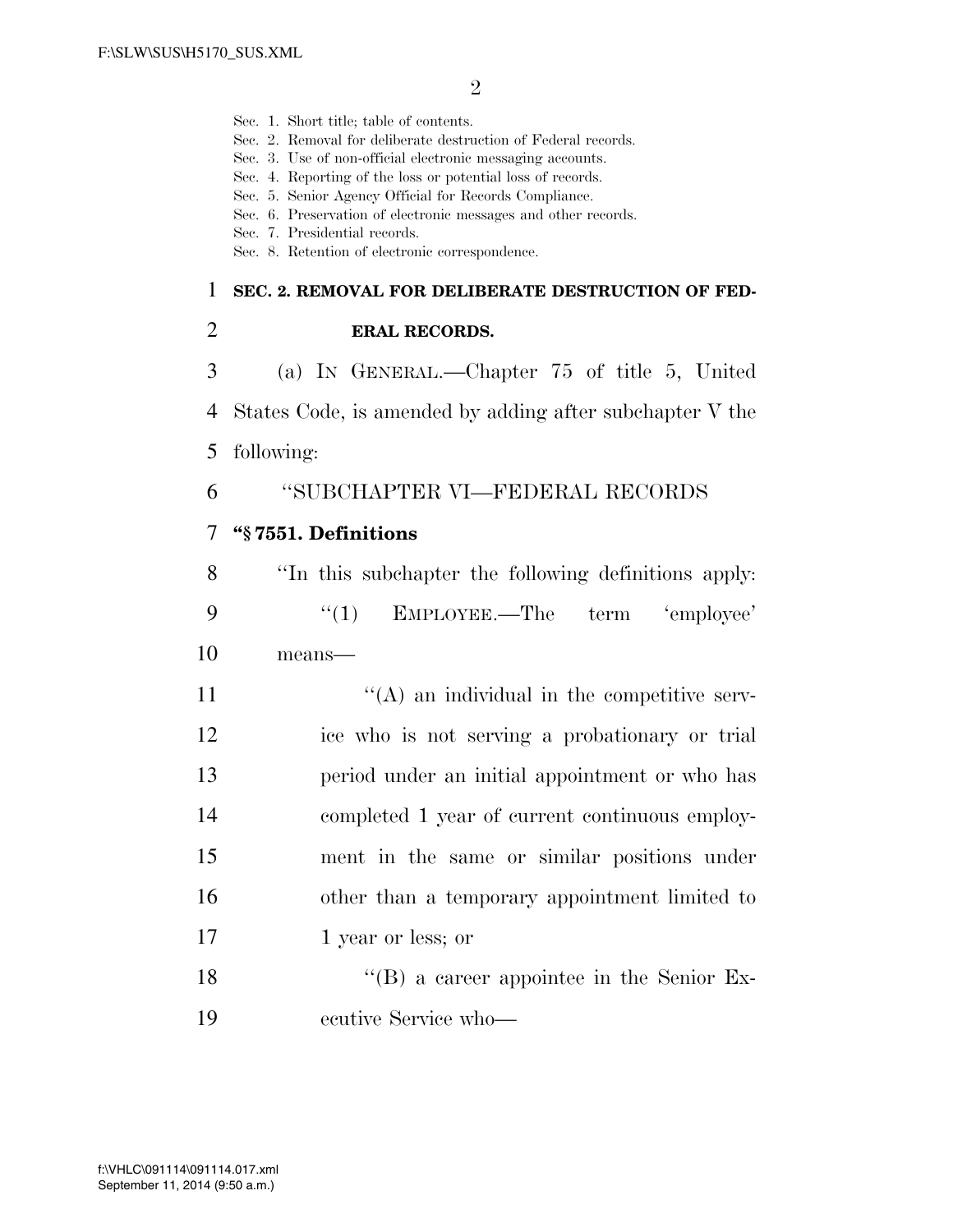| $\mathbf{1}$   | "(i) has completed the probationary                 |
|----------------|-----------------------------------------------------|
| 2              | period prescribed under section 3393(d) of          |
| 3              | this title; or                                      |
| $\overline{4}$ | "(ii) was covered by the provisions of              |
| 5              | subchapter II of this chapter immediately           |
| 6              | before appointment to the Senior Executive          |
| 7              | Service.                                            |
| 8              | "(2) SUSPENSION.—The term 'suspension' has          |
| 9              | the meaning given that term in section 7501 of this |

title.

### **''§ 7552. Suspension and removal**

12 "(a) INSPECTOR GENERAL FINDING.—If the Inspec- tor General of an agency determines an employee of the agency has willfully and unlawfully concealed, removed, mutilated, obliterated, falsified, or destroyed any record, proceeding, map, book, document, paper, or other thing in the custody of such employee, or verifies a violation under section 2208 or 2911 of title 44, the Inspector Gen- eral shall promptly inform the head of the agency of that determination in writing.

21 "(b) SUSPENSION.—Notwithstanding any other pro- vision of law, the head of an agency shall suspend an em- ployee of that agency who has been determined by the In- spector General under subsection (a) to have willfully and unlawfully concealed, removed, mutilated, obliterated, fal-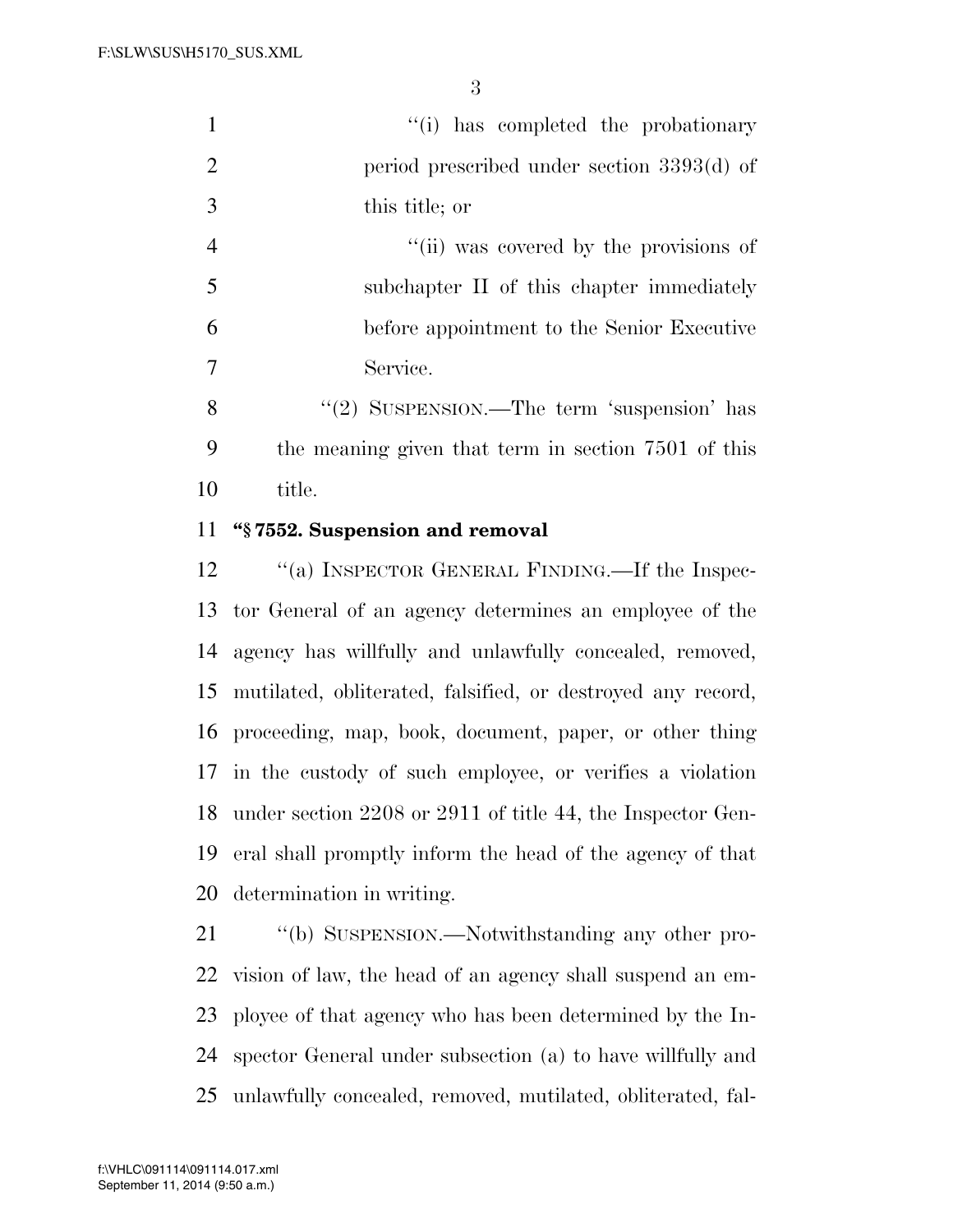sified, or destroyed any record, proceeding, map, book, document, paper, or other thing in the custody of such employee, or who has been verified by the Inspector Gen- eral to be in violation of section 2208 or 2911 of title 44. ''(c) REQUIREMENTS AFTER SUSPENSION.—An em- ployee suspended under subsection (b) is entitled, after suspension and before removal, to— ''(1) be represented by an attorney or other representative;  $\frac{10}{2}$  <sup>''</sup>(2) a written statement of the charges against the employee within 15 days after suspension, which may be amended within 30 days thereafter;  $\frac{13}{2}$  (3) an opportunity within 15 days after the re- ceipt of the written statement under paragraph (2), plus an additional 15 days if the charges are amend- ed, to answer the charges and submit affidavits;  $\frac{u(4)}{4}$  a hearing, at the request of the employee, by an agency authority duly constituted for this pur- pose;  $\frac{1}{20}$  a review of the employee's case by the head of the agency or a designee, before a decision adverse to the employee is made final; and 23 ''(6) a written statement of the decision of the head of the agency.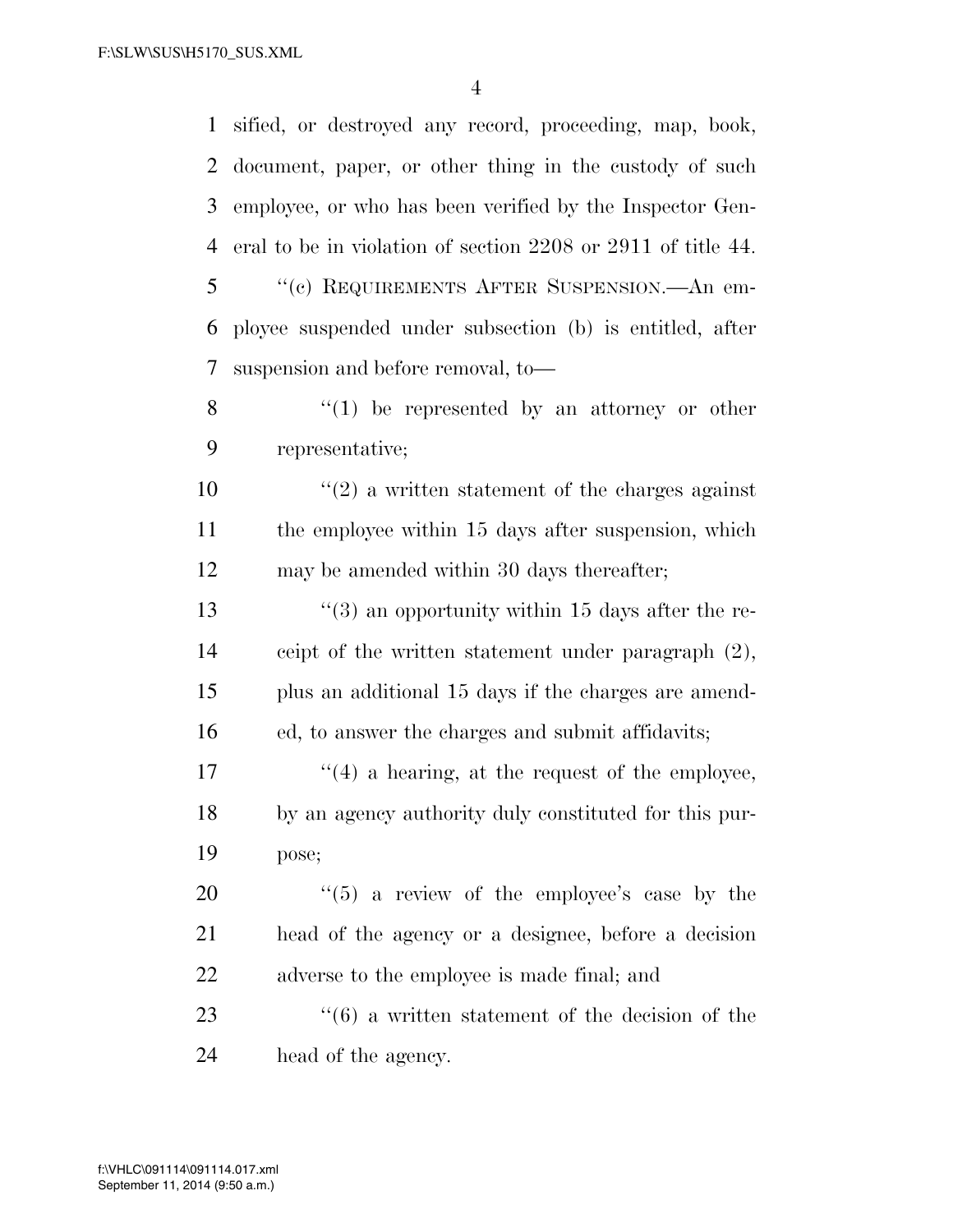''(d) REMOVAL.—Subject to subsection (c) of this section and after any investigation and review the head of the agency considers necessary, the head of an agency shall remove an employee suspended under subsection (b) if such head determines that the employee willfully and unlawfully concealed, removed, mutilated, obliterated, fal- sified, or destroyed any record, proceeding, map, book, document, paper, or other thing in the custody of such employee.

 ''(e) APPEAL.—An employee who is removed under subsection (d) is entitled to appeal to the Merit Systems Protection Board under section 7701 of this title.''.

 (b) TECHNICAL AND CONFORMING AMENDMENTS.— (1) TABLE OF SECTIONS.—The table of sections for chapter 75 of title 5, United States Code, is amended by adding at the end the following new items:

''SUBCHAPTER VI—FEDERAL RECORDS

''7551. Definitions. ''7552. Suspension and removal.''.

 (2) SUBCHAPTER II APPLICABILITY.—Section 7512 of such title is amended— 20 (A) in subparagraph  $(D)$ , by striking "or" at the end; (B) in subparagraph (E), by striking the period at the end and inserting '', or''; and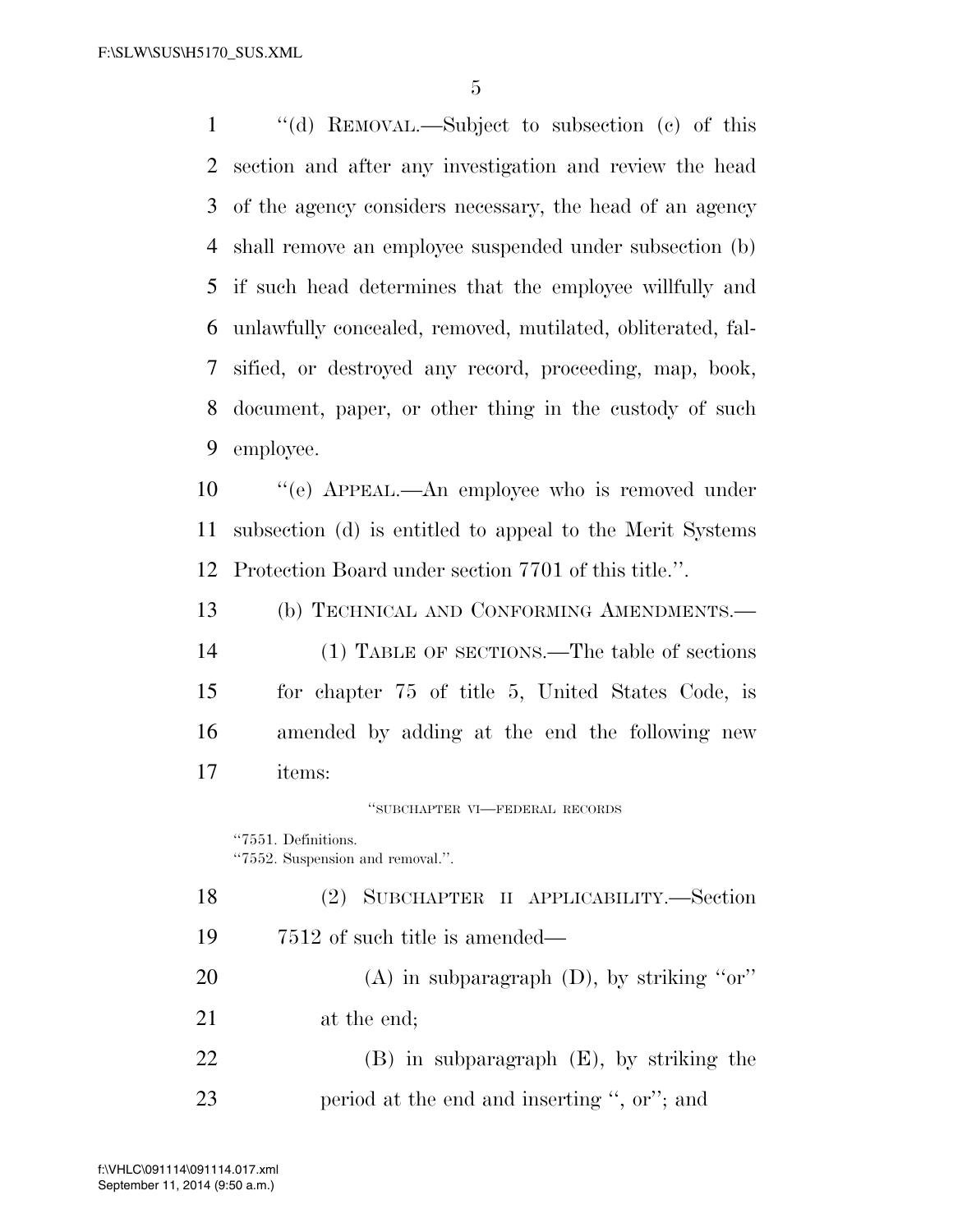(C) by adding at the end the following: 2 "'(F) a suspension or removal under section 7552 of this title.''.

## **SEC. 3. USE OF NON-OFFICIAL ELECTRONIC MESSAGING ACCOUNTS.**

 (a) PRESIDENTIAL RECORDS ACT.—Chapter 22 of title 44, United States Code is amended by adding at the end the following new section:

 **''§ 2208. Disclosure requirement for official business conducted using non-official electronic messaging accounts** 

 ''(a) IN GENERAL.—The President, Vice President, or covered employee may not create or send a Presidential or Vice Presidential record using a non-official electronic messaging account (in this section, referred to as 'applica- ble electronic message') unless the President, Vice Presi-dent, or covered employee—

18 ''(1) includes an official electronic messaging account of the President, Vice President, or covered employee, as applicable, as a recipient in the original creation or transmission of the applicable electronic message and identifies all recipients of the applicable electronic message in such message;

24  $(2)$  forwards a complete copy of the applicable electronic message, including a complete list of the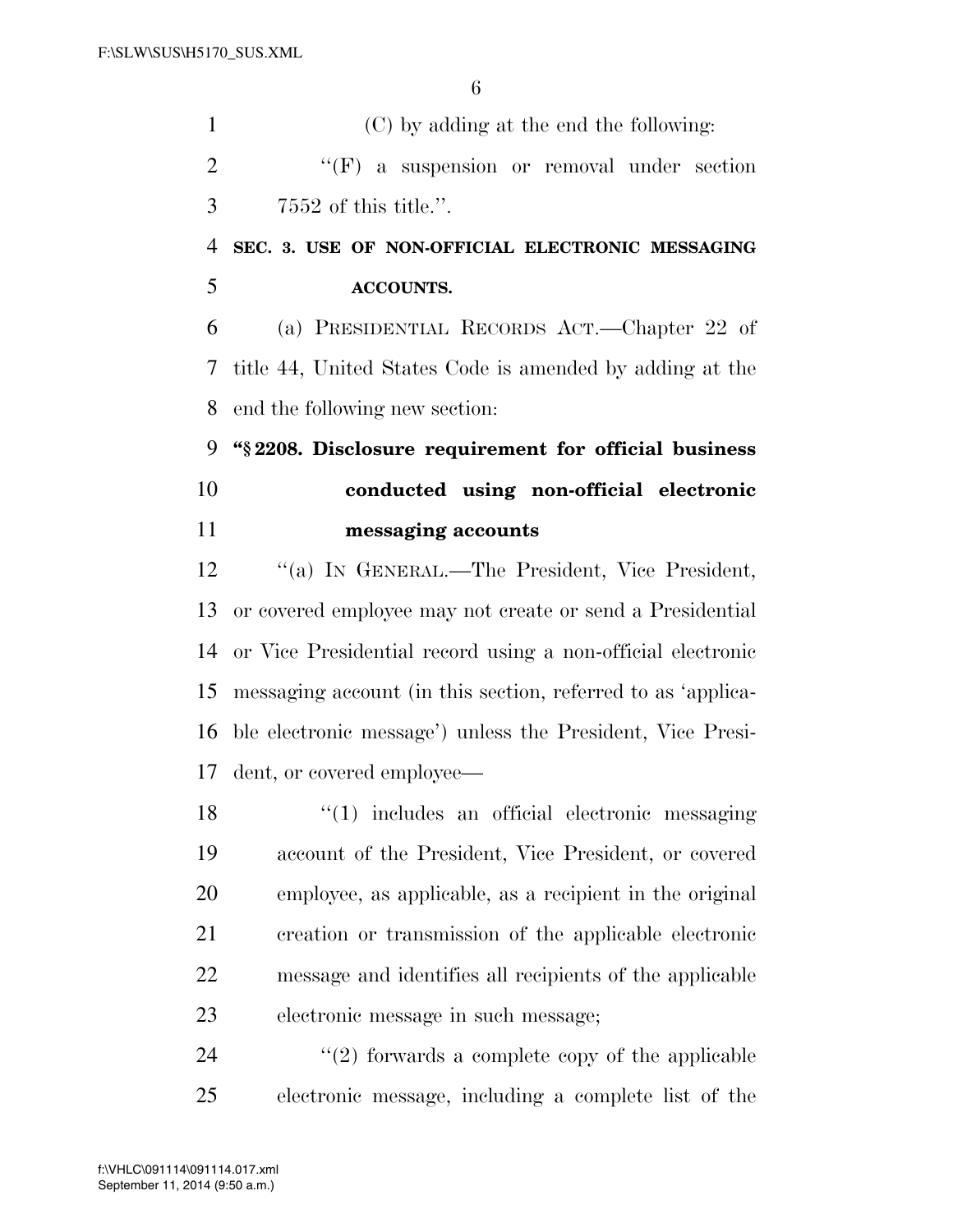recipients of such message, to an official electronic messaging account of the President, Vice President, or covered employee, as applicable, within fifteen days after the original creation or transmission of the message; or

 $(3)$  prints a complete copy of the applicable electronic message, including a complete list of the recipients of such message, and submits the message to the appropriate location or individual for appro- priate archival storage by the Executive Office of the President within fifteen days after the original cre-ation or transmission of the message.

 ''(b) ADVERSE ACTIONS.—An intentional violation of subsection (a) (including any rules, regulations, or other implementing guidelines) by a covered employee, as deter- mined by the appropriate supervisor, shall be forwarded to the Inspector General of the agency for a verification of the violation, and upon verification, shall be subject to the suspension and removal provisions under section 7552 of title 5.

21 "'(c) DEFINITIONS.—In this section:

22 "(1) COVERED EMPLOYEE.—The term 'covered employee' means—

24 ''(A) the immediate staff of the President;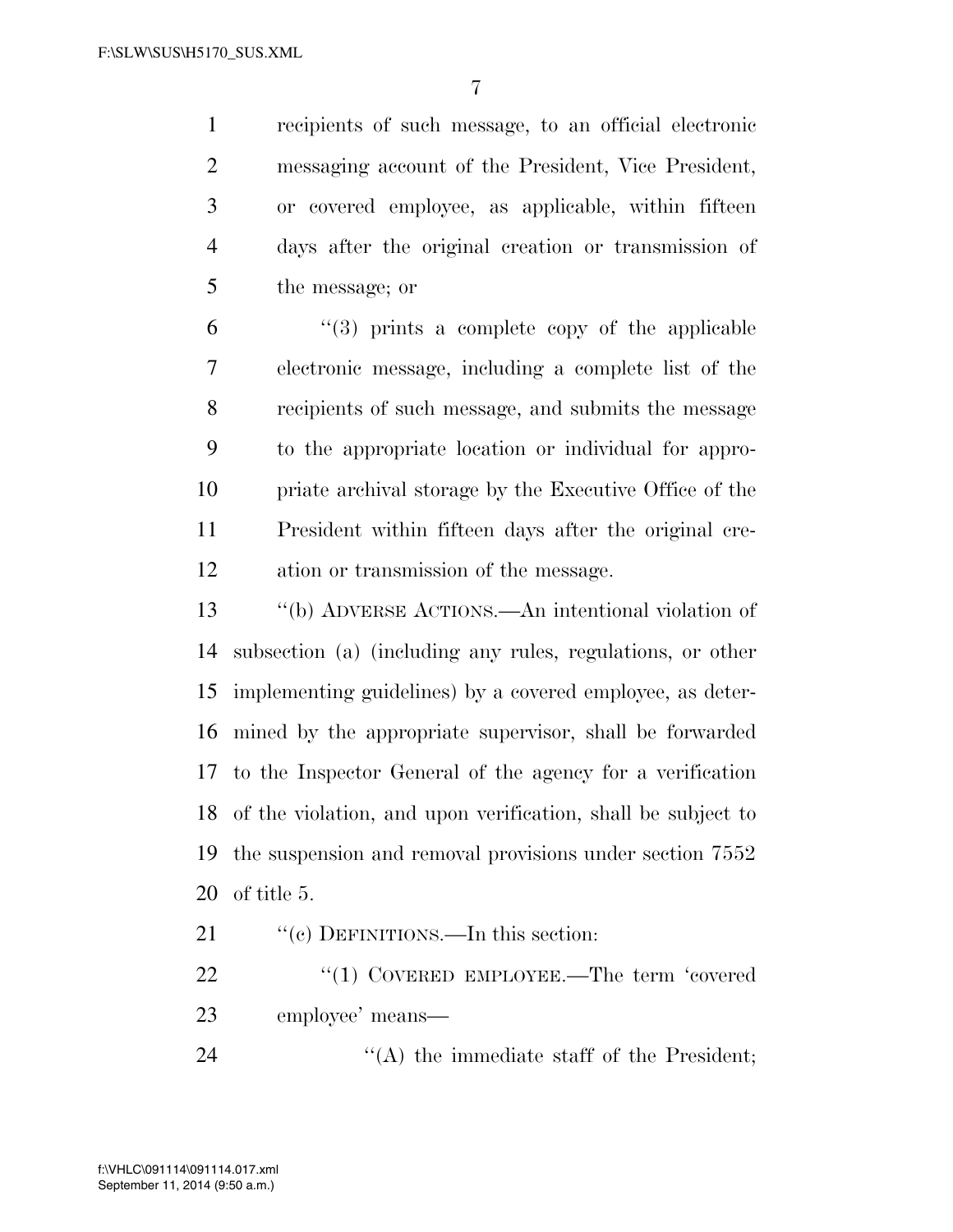| $\mathbf{1}$   | $\lq\lq$ the immediate staff of the Vice Presi-             |
|----------------|-------------------------------------------------------------|
| $\overline{2}$ | dent;                                                       |
| 3              | $\cdot$ (C) an individual of the Executive Office           |
| $\overline{4}$ | of the President whose function is to advise and            |
| 5              | assist the President; or                                    |
| 6              | $\lq\lq$ (D) an individual of the Office of the Vice        |
| 7              | President whose function is to advise and assist            |
| 8              | the Vice President.                                         |
| 9              | "(2) ELECTRONIC MESSAGE.—The term 'elec-                    |
| 10             | tronic message' means electronic mail and all other         |
| 11             | means by which individuals and groups may commu-            |
| 12             | nicate with each other electronically.                      |
| 13             | "(3) ELECTRONIC MESSAGING ACCOUNT.—The                      |
| 14             | term 'electronic messaging account' means any ac-           |
| 15             | count that sends an electronic message.".                   |
| 16             | (b) FEDERAL RECORDS.—Chapter 29 of title 44,                |
| 17             | United States Code is amended by adding at the end the      |
| 18             | following new section:                                      |
| 19             | "§2911. Disclosure requirement for official business        |
| 20             | conducted using non-official electronic                     |
| 21             | messaging accounts                                          |
| 22             | "(a) IN GENERAL.—An officer or employee of a Fed-           |
| 23             | eral agency may not create or send a record using a non-    |
| 24             | official electronic messaging account (in this section, re- |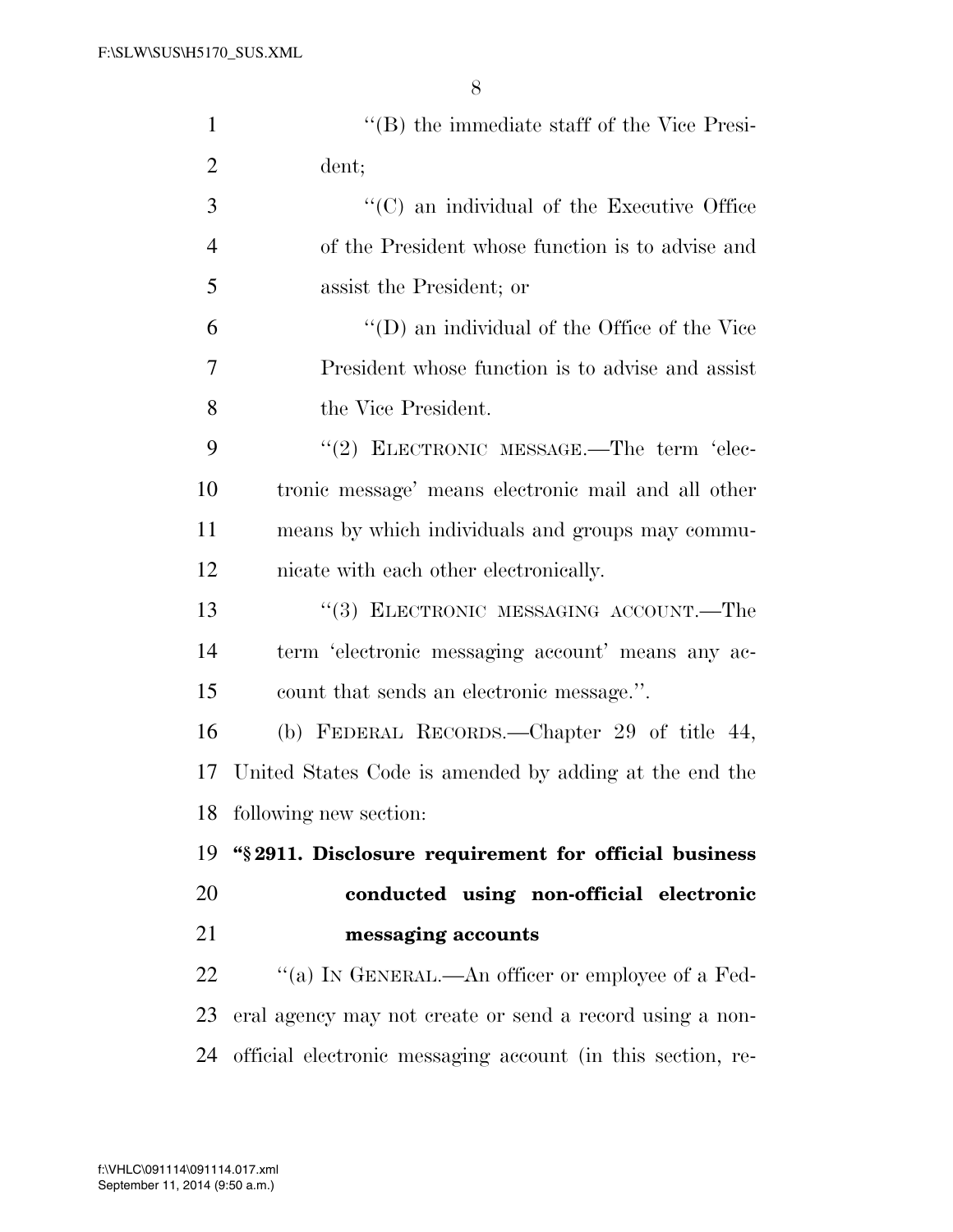ferred to as 'applicable electronic message') unless such officer or employee—

 ''(1) includes an official electronic messaging account of the officer or employee as a recipient in the original creation or transmission of the applica- ble electronic message and identifies all recipients of the applicable electronic message in such message;

 $\mathcal{S}$  ''(2) forwards a complete copy of the applicable electronic message, including a complete list of the recipients of such message, to an official electronic messaging account of the officer or employee within fifteen days after the original creation or trans-mission of the record; or

 ''(3) prints a complete copy of the applicable electronic message, including a complete list of the recipients of such message, and submits it to the ap- propriate location or individual for appropriate ar- chival storage by the Federal agency within fifteen days after the original creation or transmission of the message.

 ''(b) ADVERSE ACTIONS.—An intentional violation of subsection (a) (including any rules, regulations, or other implementing guidelines) by an officer or employee of a Federal agency, as determined by the appropriate super-visor, shall be forwarded to the Inspector General of the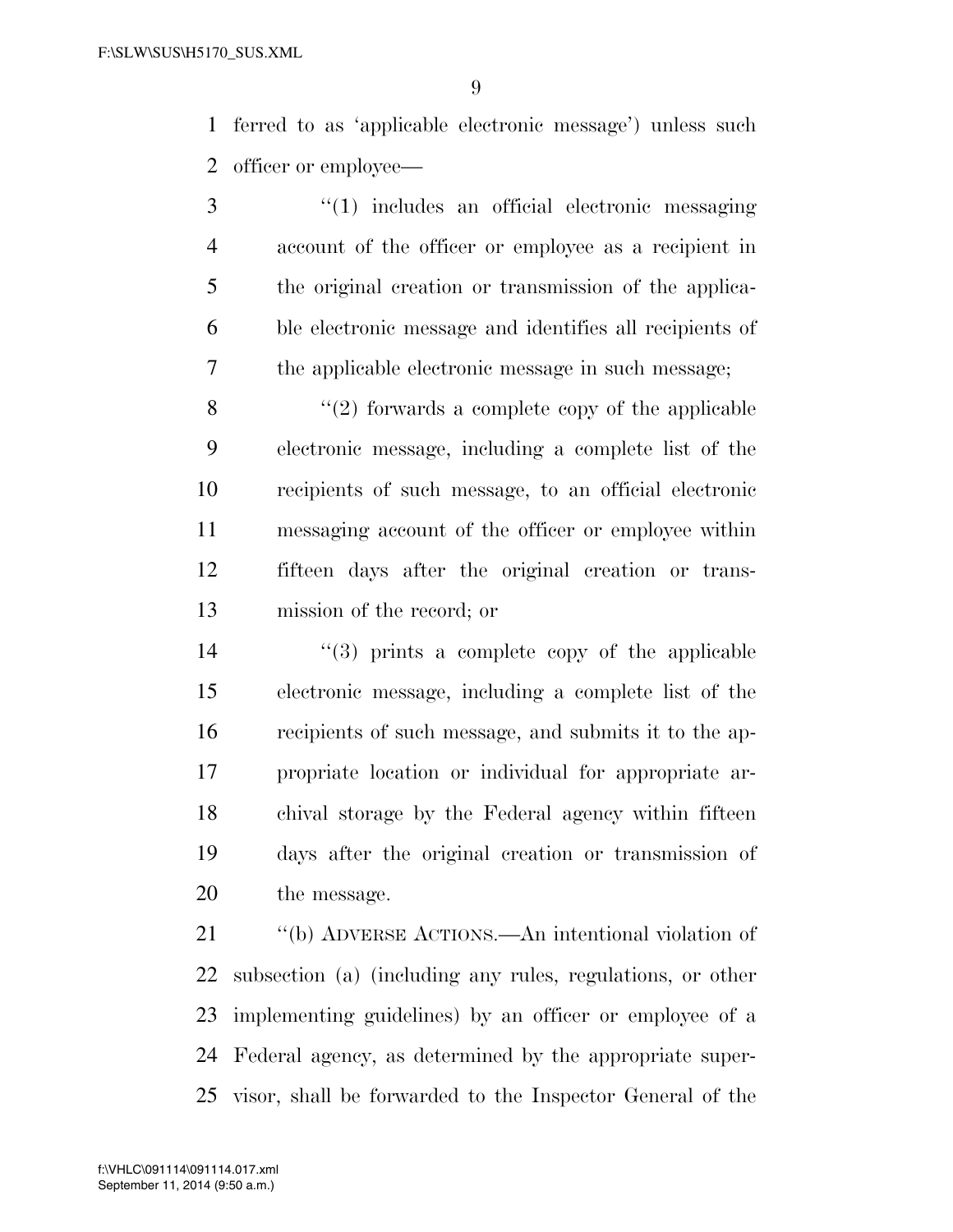| 1  | agency for a verification of the violation, and upon                                                                 |
|----|----------------------------------------------------------------------------------------------------------------------|
| 2  | verification, shall be subject to the suspension and removal                                                         |
| 3  | provisions under section 7552 of title 5.                                                                            |
| 4  | "(c) DEFINITIONS.—In this section:                                                                                   |
| 5  | " $(1)$ ELECTRONIC MESSAGE.—The term 'elec-                                                                          |
| 6  | tronic message' means electronic mail and all other                                                                  |
| 7  | means by which individuals and groups may commu-                                                                     |
| 8  | nicate with each other electronically.                                                                               |
| 9  | "(2) ELECTRONIC MESSAGING ACCOUNT.—The                                                                               |
| 10 | term 'electronic messaging account' means any ac-                                                                    |
| 11 | count that sends an electronic message.".                                                                            |
| 12 | (c) TECHNICAL AND CONFORMING AMENDMENTS.-                                                                            |
| 13 | (1) CHAPTER $22$ —The table of sections at the                                                                       |
| 14 | beginning of chapter 22 of title 44, United States                                                                   |
| 15 | Code, is amended by adding at the end the following                                                                  |
| 16 | new item:                                                                                                            |
|    | "2208. Disclosure requirement for official business conducted using non-official<br>electronic messaging accounts.". |
| 17 | $(2)$ CHAPTER 29.—The table of sections at the                                                                       |
| 18 | beginning of chapter 29 of title 44, United States                                                                   |
| 19 | Code, is amended by adding at the end the following                                                                  |
| 20 | new item:                                                                                                            |
|    | "2911. Disclosure requirement for official business conducted using non-official<br>electronic messaging accounts.". |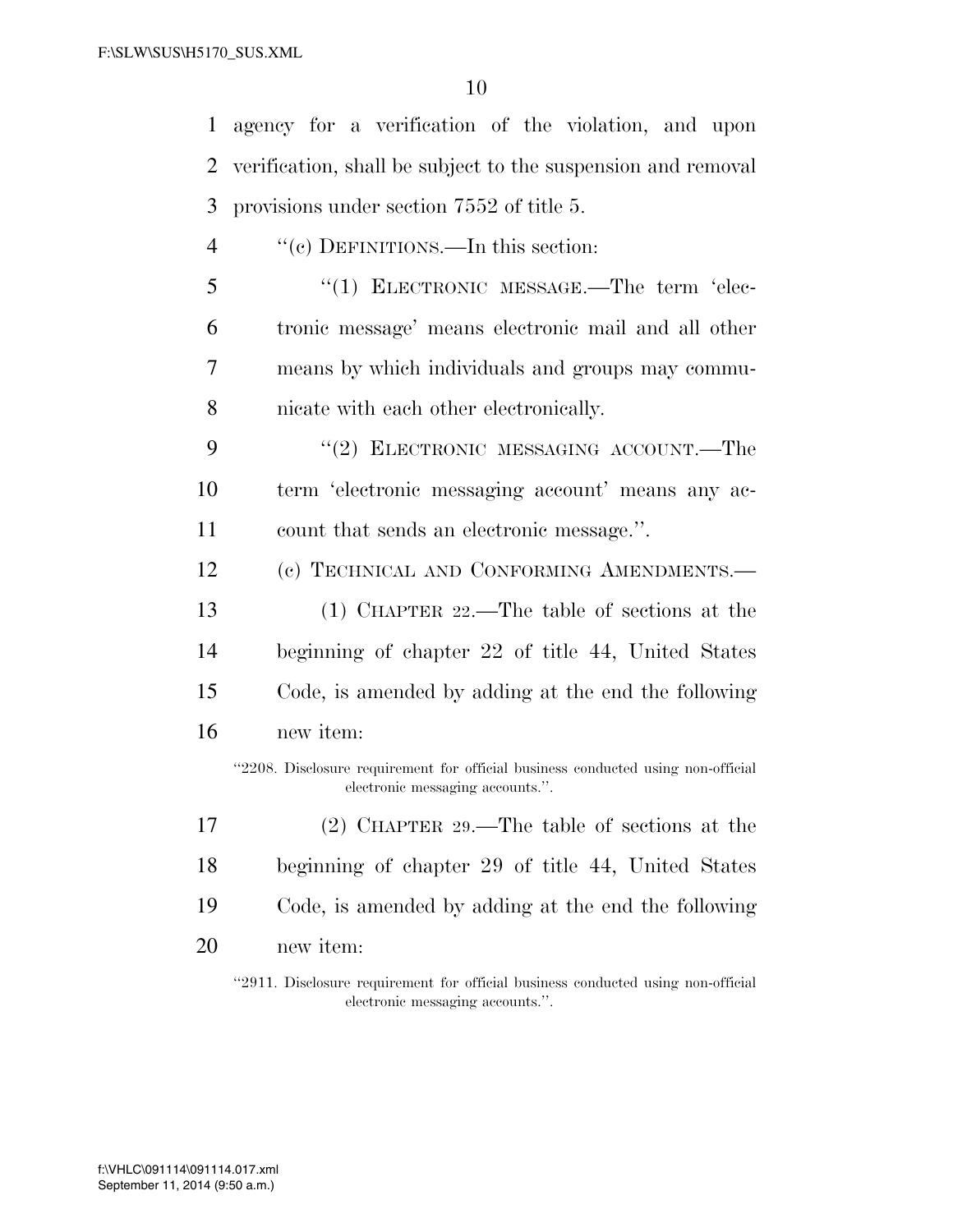| 1              | SEC. 4. REPORTING OF THE LOSS OR POTENTIAL LOSS OF      |
|----------------|---------------------------------------------------------|
| $\overline{2}$ | <b>RECORDS.</b>                                         |
| 3              | Section 3106 of title 44, United States Code, is        |
| 4              | amended to read as follows:                             |
| 5              | "§3106. Unlawful removal, destruction of records        |
| 6              | ``(a) NOTIFICATION.                                     |
| 7              | "(1) ARCHIVIST AND PUBLIC NOTIFICATION.-                |
| 8              | Whenever the actual, impending, or threatened un-       |
| 9              | lawful concealment, removal, mutilation, obliteration,  |
| 10             | falsification, or destruction of any record, pro-       |
| 11             | ceeding, map, book, document, paper, or other thing     |
| 12             | in the custody of an agency comes to the attention      |
| 13             | of the head of the Federal agency, the head of the      |
| 14             | agency shall—                                           |
| 15             | $\lq\lq$ notify the Archivist; and                      |
| 16             | "(B) publish a general description of the               |
| 17             | records at risk or that have been lost on the           |
| 18             | website of the agency.                                  |
| 19             | "(2) $\triangle$ GENCY NOTIFICATION.—Whenever the       |
| 20             | actual, impending, or threatened unlawful conceal-      |
| 21             | ment, removal, mutilation, obliteration, falsification, |
| 22             | or destruction of any record, proceeding, map, book,    |
| 23             | document, paper, or other thing in the custody of an    |
| 24             | agency comes to the attention of a Senior Agency        |
| 25             | Official for Records Management, such official shall    |
| 26             | immediately notify the head of the agency.              |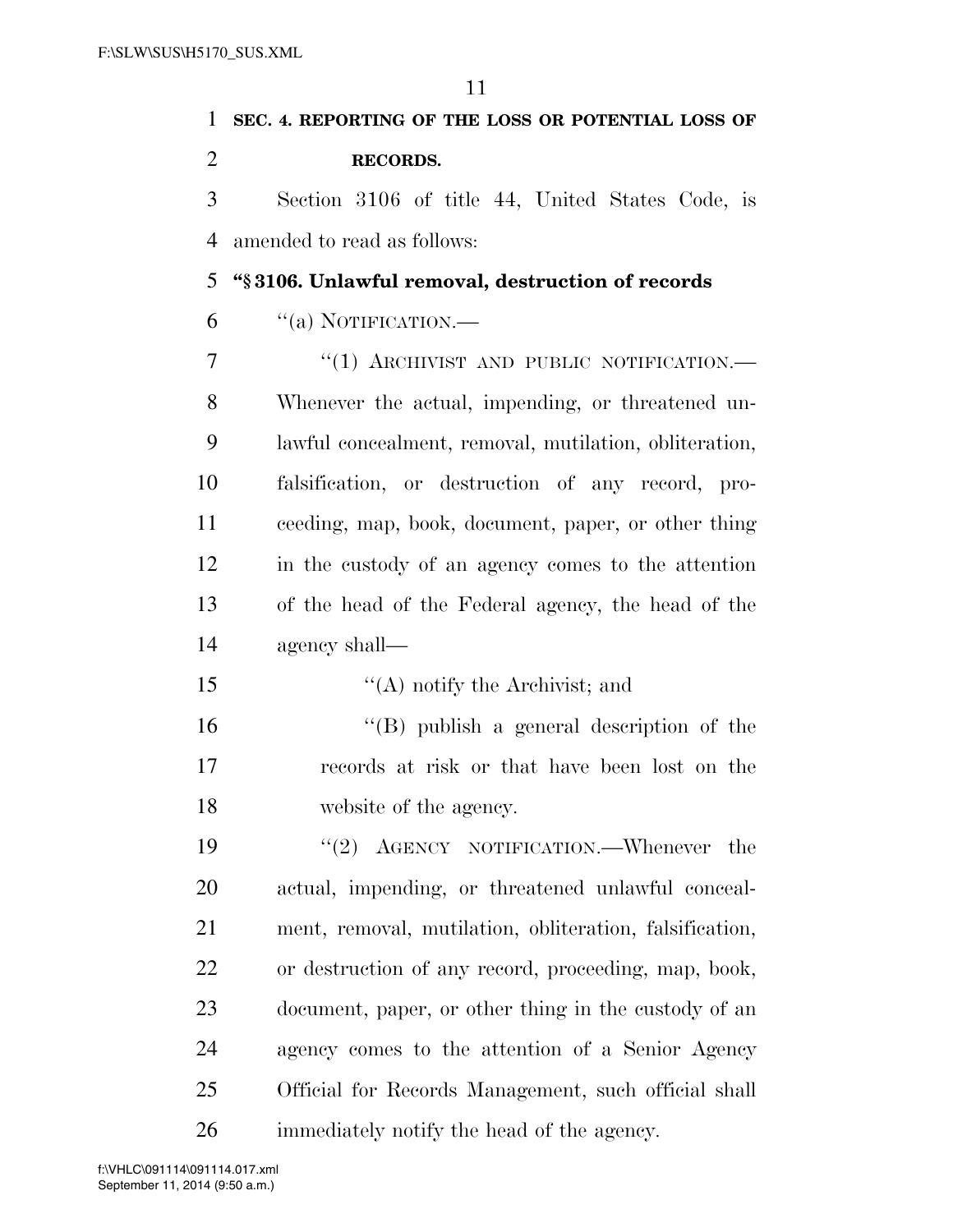''(b) RECLAMATION OF RECORDS.—With the assist- ance of the Archivist, the head of a Federal agency shall initiate action through the Attorney General for the recov- ery of records the head knows or has reason to believe have been unlawfully removed from the agency, or from another Federal agency whose records have been trans-ferred to the legal custody of such head.

 ''(c) ACTION BY THE ARCHIVIST.—In any case in which the head of the agency does not initiate an action for the recovery of records described in subsection (b) or other redress within a reasonable period of time after being notified of any such unlawful removal, the Archivist shall request the Attorney General to initiate an action described in subsection (b), and shall notify the Congress not later than 5 days after the date on which such a re-quest has been submitted to the Attorney General.''.

### **SEC. 5. SENIOR AGENCY OFFICIAL FOR RECORDS COMPLI-**

**ANCE.** 

 (a) SENIOR AGENCY OFFICIAL.—Chapter 31 of title 44, United States Code, is amended by adding at the end the following new section:

## **''§ 3108. Senior Agency Official for Records Compli-ance**

24 "(a) DESIGNATION.—Not later than November 15, 2014, the head of each Federal agency shall designate a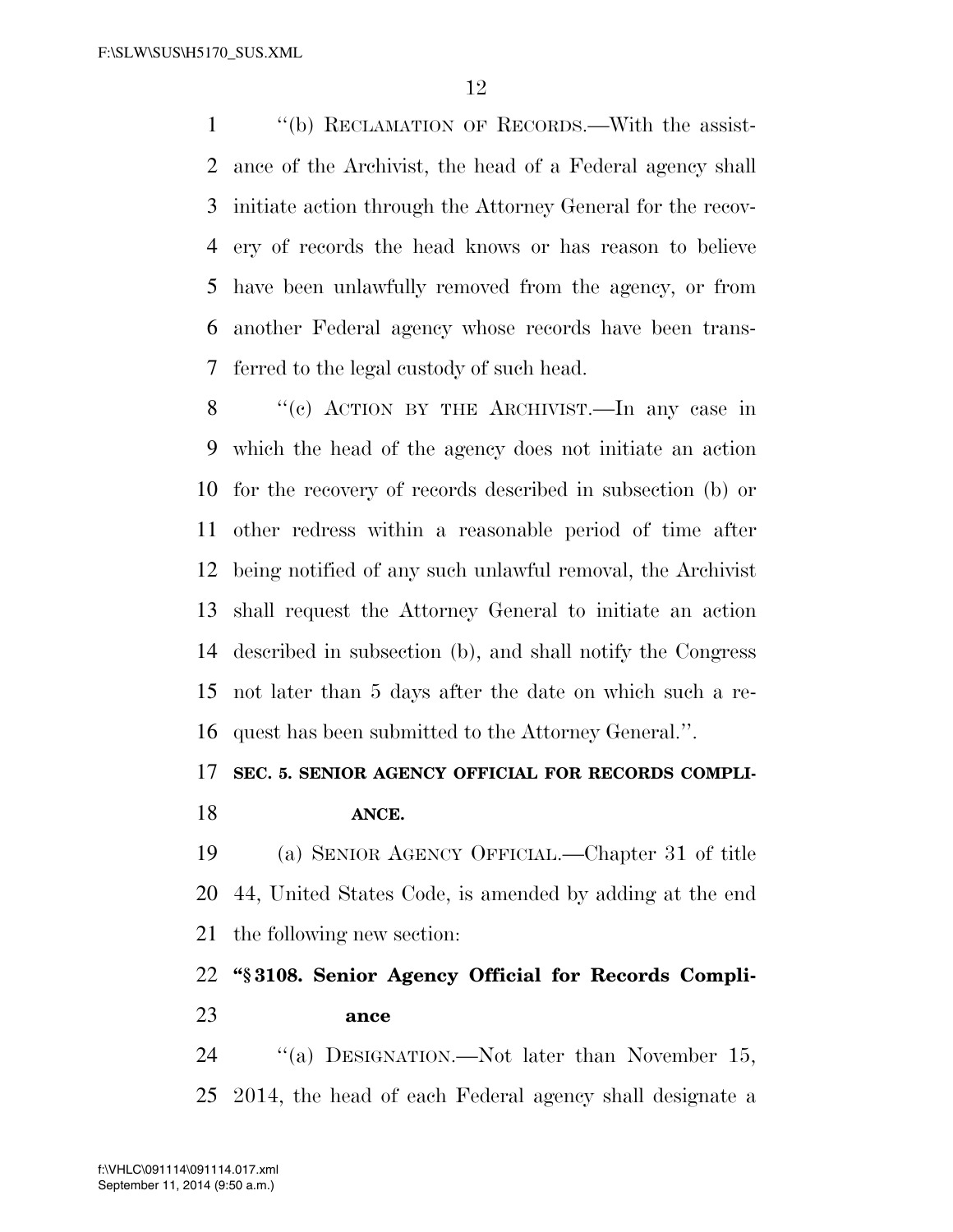Senior Agency Official for Records Management, and not later than November 15 of each year thereafter the head of each Federal agency shall reaffirm or designate a new Senior Agency Official for Records Management.

 ''(b) AUTHORITIES AND RESPONSIBILITIES.—The Senior Agency Official for Records Management shall—

 ''(1) be at least at the level of an Assistant Sec-retary or the equivalent; and

 ''(2) be responsible for the coordinating with the appropriate Agency Records Officer and appro- priate agency officials to ensure compliance with all applicable records management statutes, regulations, and any guidance issued by the Archivist.

 ''(c) FEDERAL AGENCY COORDINATION.—In addition to the designation made pursuant to subsection (a), the head of a Federal agency may designate additional Senior Agency Officials for Records Management as the head of the agency determines to be necessary.''.

 (b) TECHNICAL AND CONFORMING AMENDMENT.— The table of sections at the beginning of chapter 31 of title 44, United States Code, is amended by adding at the end the following new item:

''3108. Senior Agency Official for Records Compliance.''.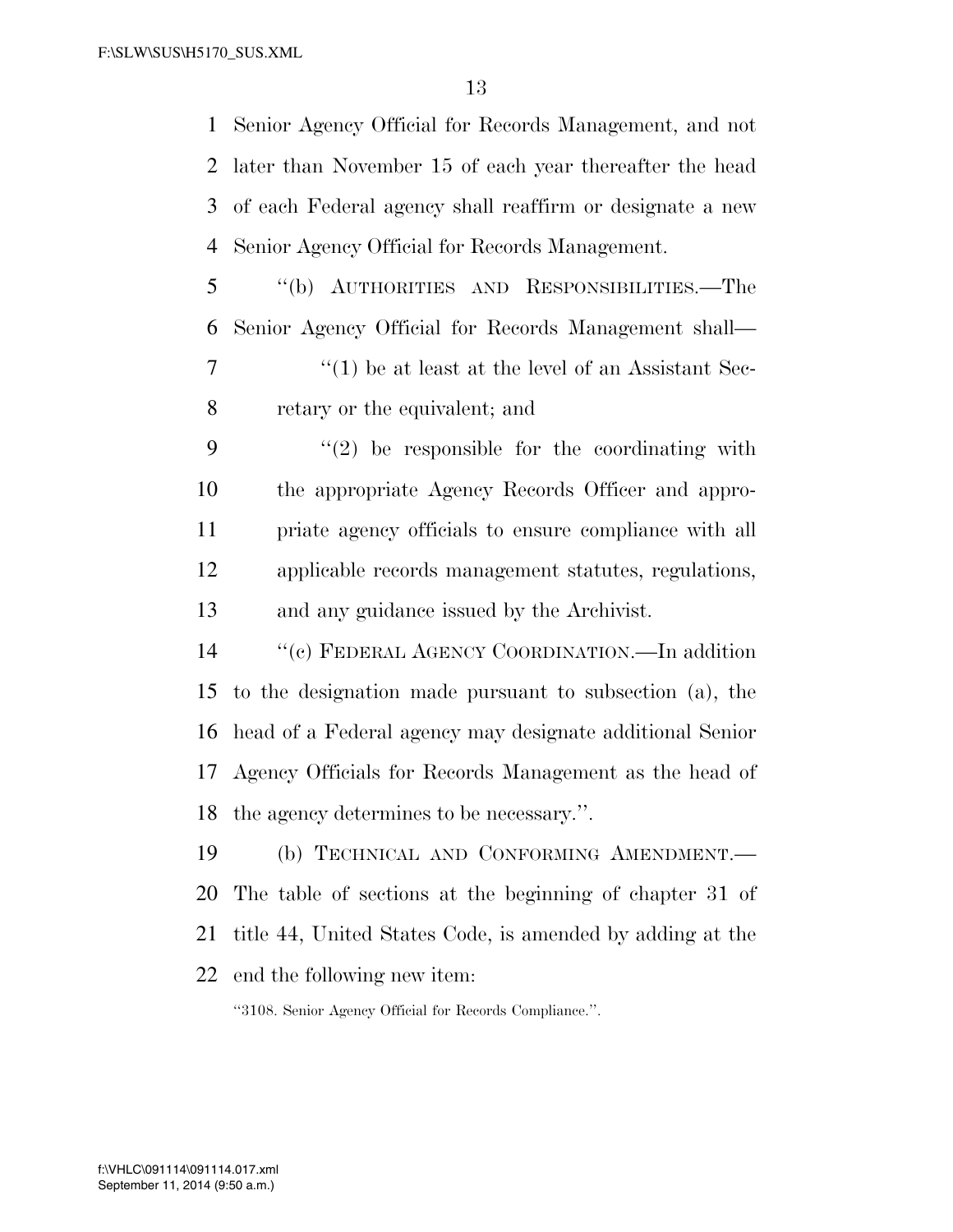# **SEC. 6. PRESERVATION OF ELECTRONIC MESSAGES AND OTHER RECORDS.**

 (a) REQUIREMENT FOR PRESERVATION OF ELEC- TRONIC MESSAGES.—Chapter 29 of title 44, United States Code, as amended by section 3(b), is further amended by adding at the end the following new section: **''§ 2912. Preservation of electronic messages and other records** 

9 "(a) REGULATIONS REQUIRED.—Not later than 18 months after the date of the enactment of this section, the Archivist shall promulgate regulations governing Fed- eral agency preservation of electronic messages that are determined to be records (as such term is defined under section 3301 of this title). Such regulations shall, at a minimum—

16 '(1) require the electronic capture, manage- ment, and preservation of such electronic records in accordance with the records disposition requirements of chapter 33 of this title;

  $(2)$  require that such electronic records are readily accessible for retrieval through electronic searches;

 $(3)$  establish mandatory minimum functional requirements for electronic records management sys- tems to ensure compliance with the requirements in 26 paragraphs  $(1)$  and  $(2)$ ;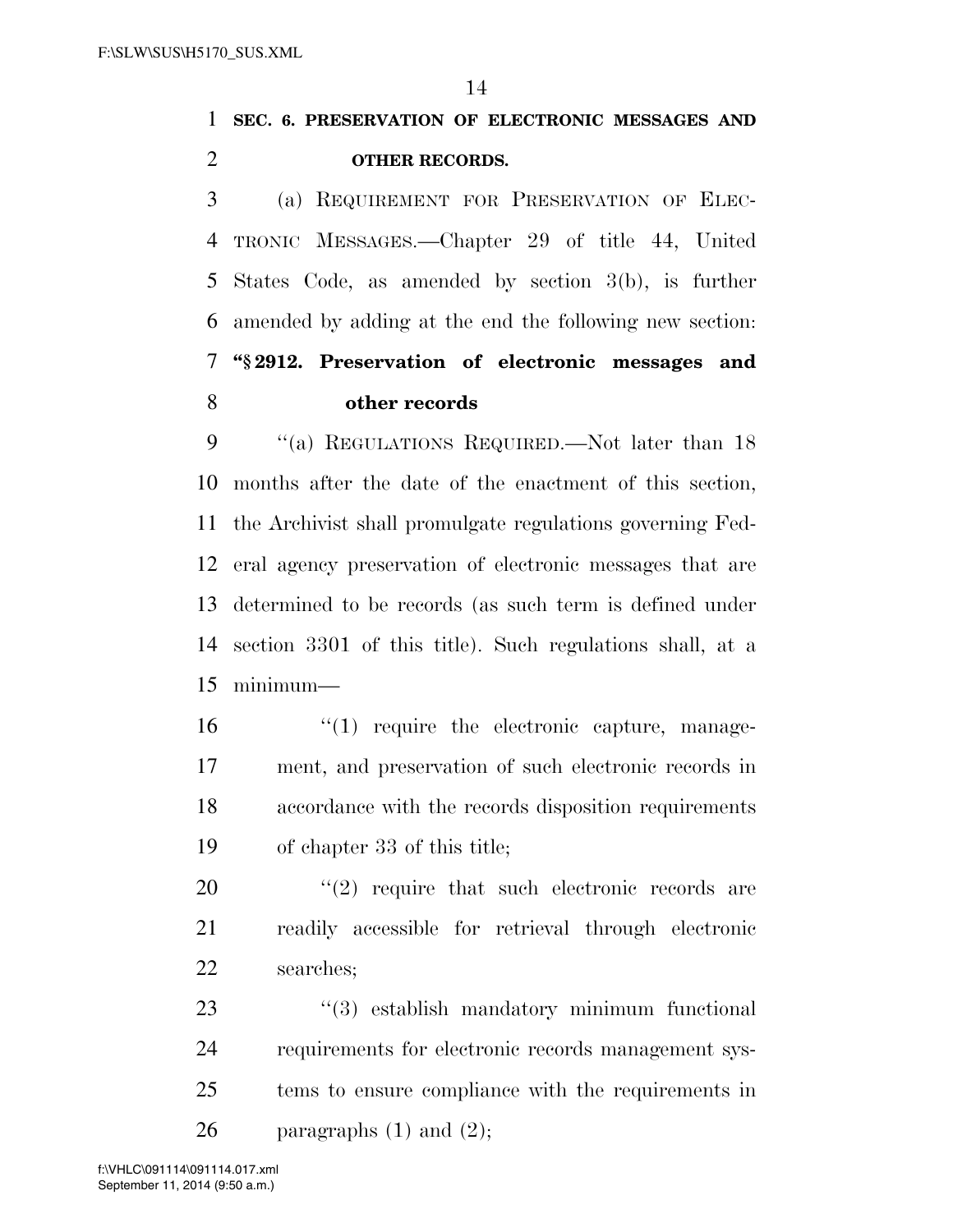1 ''(4) establish a process to certify that Federal agencies' electronic records management systems meet the functional requirements established under paragraph (3); and

 ''(5) include timelines for Federal agency com- pliance with the regulations that ensure compliance as expeditiously as practicable but not later than 2 years after the date of the enactment of this section. ''(b) COVERAGE OF OTHER ELECTRONIC RECORDS.—To the extent practicable, the regulations pro- mulgated under subsection (a) shall also include require- ments for the capture, management, and preservation of other electronic records.

 ''(c) COMPLIANCE BY FEDERAL AGENCIES.—Each Federal agency shall comply with the regulations promul-gated under subsection (a).

 ''(d) REVIEW OF REGULATIONS REQUIRED.—The Archivist shall periodically review and, as necessary, amend the regulations promulgated under subsection (a). 20 "(e) REPORTS ON IMPLEMENTATION OF REGULA-TIONS.—

22 "(1) AGENCY REPORT TO ARCHIVIST. Not later than 3 years after the date of the enactment of this section, the head of each Federal agency shall submit to the Archivist a report on the agency's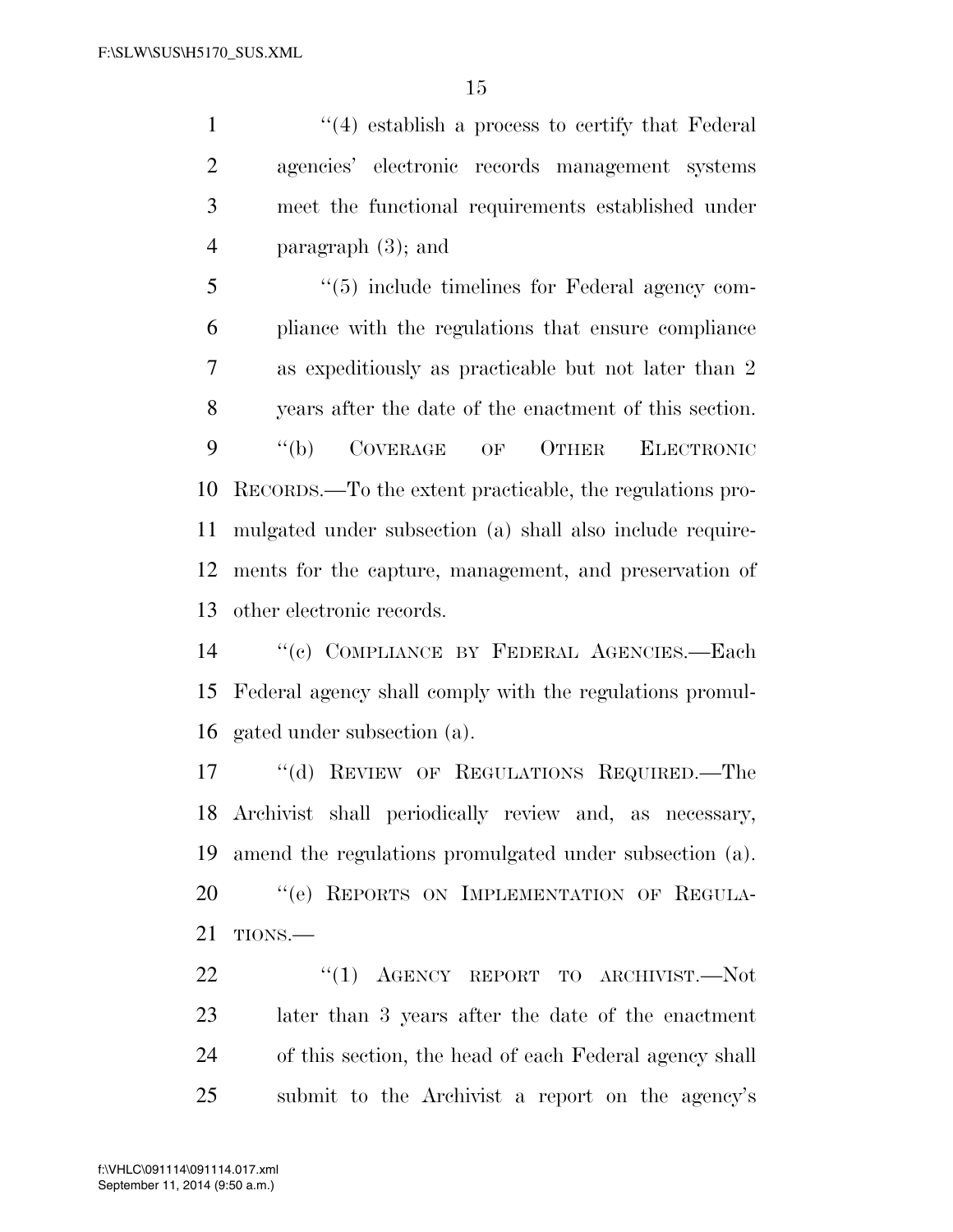compliance with the regulations promulgated under this section.

3 "(2) ARCHIVIST REPORT TO CONGRESS.—Not later than 90 days after receipt of all reports re- quired by paragraph (1), the Archivist shall submit to the Committee on Homeland Security and Gov- ernmental Affairs of the Senate and the Committee on Oversight and Government Reform of the House of Representatives a report on Federal agency com- pliance with the regulations promulgated under sub-section (a).''.

 (b) CLERICAL AMENDMENT.—The table of sections at the beginning of chapter 29 of title 44, United States 14 Code, as amended by section  $3(c)(2)$ , is further amended by adding after the item relating to section 2911 the fol-lowing new item:

''2912. Preservation of electronic messages and other records.''.

 (c) DEFINITIONS.—Section 2901 of title 44, United States Code, is amended—

- (1) by striking ''and'' at the end of paragraph (14); and
- (2) by striking paragraph (15) and inserting the following new paragraphs:
- 23 "(15) the term 'electronic messages' means electronic mail and other electronic messaging sys-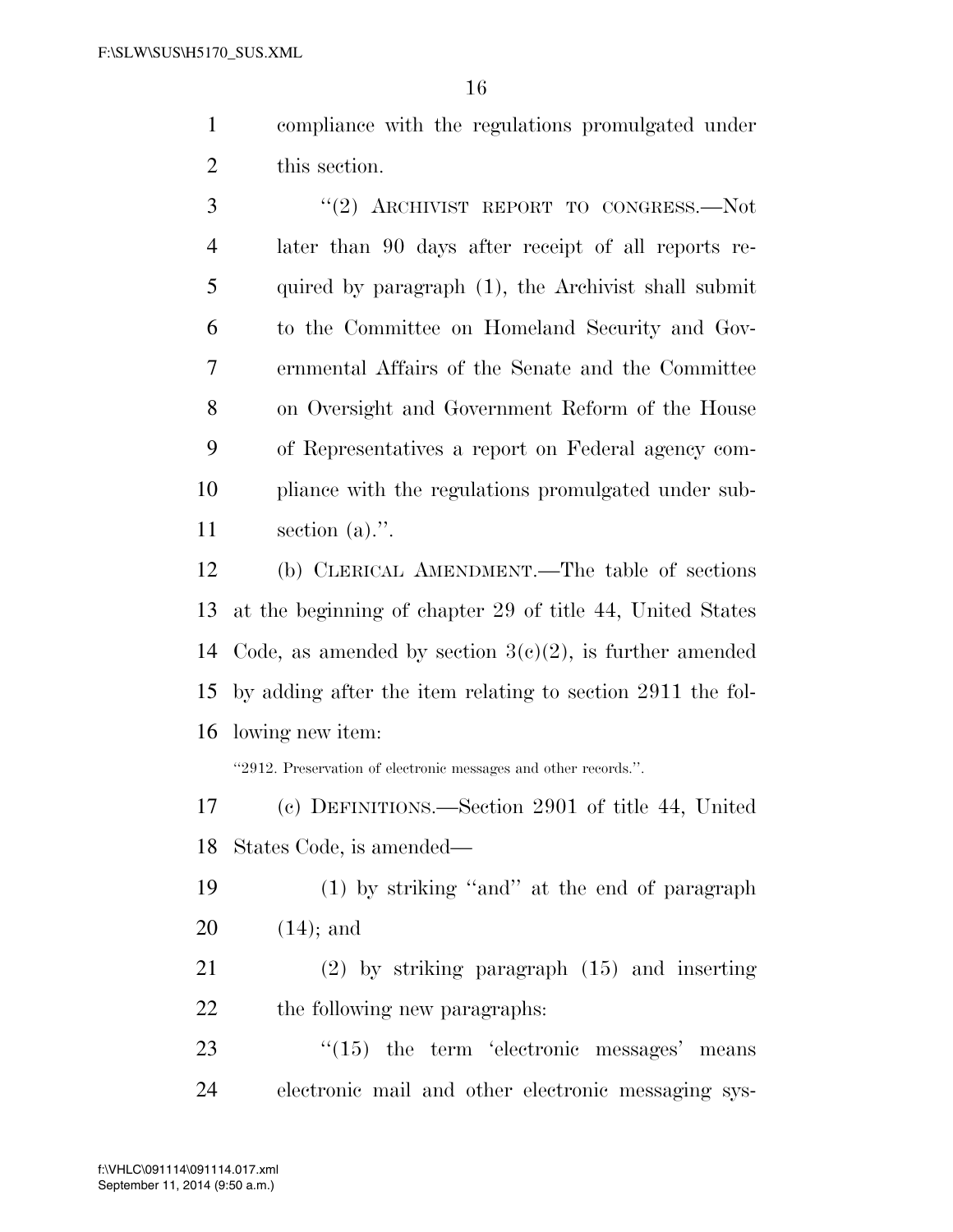| $\mathbf{1}$   | tems that are used for purposes of communicating     |
|----------------|------------------------------------------------------|
| $\overline{2}$ | between individuals; and                             |
| 3              | $\cdot$ (16) the term 'electronic records management |
| $\overline{4}$ | system' means software designed to manage elec-      |
| 5              | tronic records, including by—                        |
| 6              | "(A) categorizing and locating records;              |
| 7              | $\lq\lq$ ensuring that records are retained as       |
| 8              | long as necessary;                                   |
| 9              | "(C) identifying records that are due for            |
| 10             | disposition; and                                     |
| 11             | $\lq\lq$ ensuring the storage, retrieval, and        |
| 12             | disposition of records.".                            |
|                |                                                      |
| 13             | SEC. 7. PRESIDENTIAL RECORDS.                        |
| 14             | (a) ADDITIONAL REGULATIONS RELATING TO PRESI-        |
| 15             | DENTIAL RECORDS.                                     |
| 16             | $(1)$ IN GENERAL.—Section 2206 of title 44,          |
| 17             | United States Code, is amended—                      |
| 18             | (A) by striking "and" at the end of para-            |
| 19             | graph(3);                                            |
| 20             | (B) by striking the period at the end of             |
| 21             | paragraph (4) and inserting "; and"; and             |
| 22             | (C) by adding at the end the following:              |
| 23             | $\lq(5)$ provisions for establishing standards nec-  |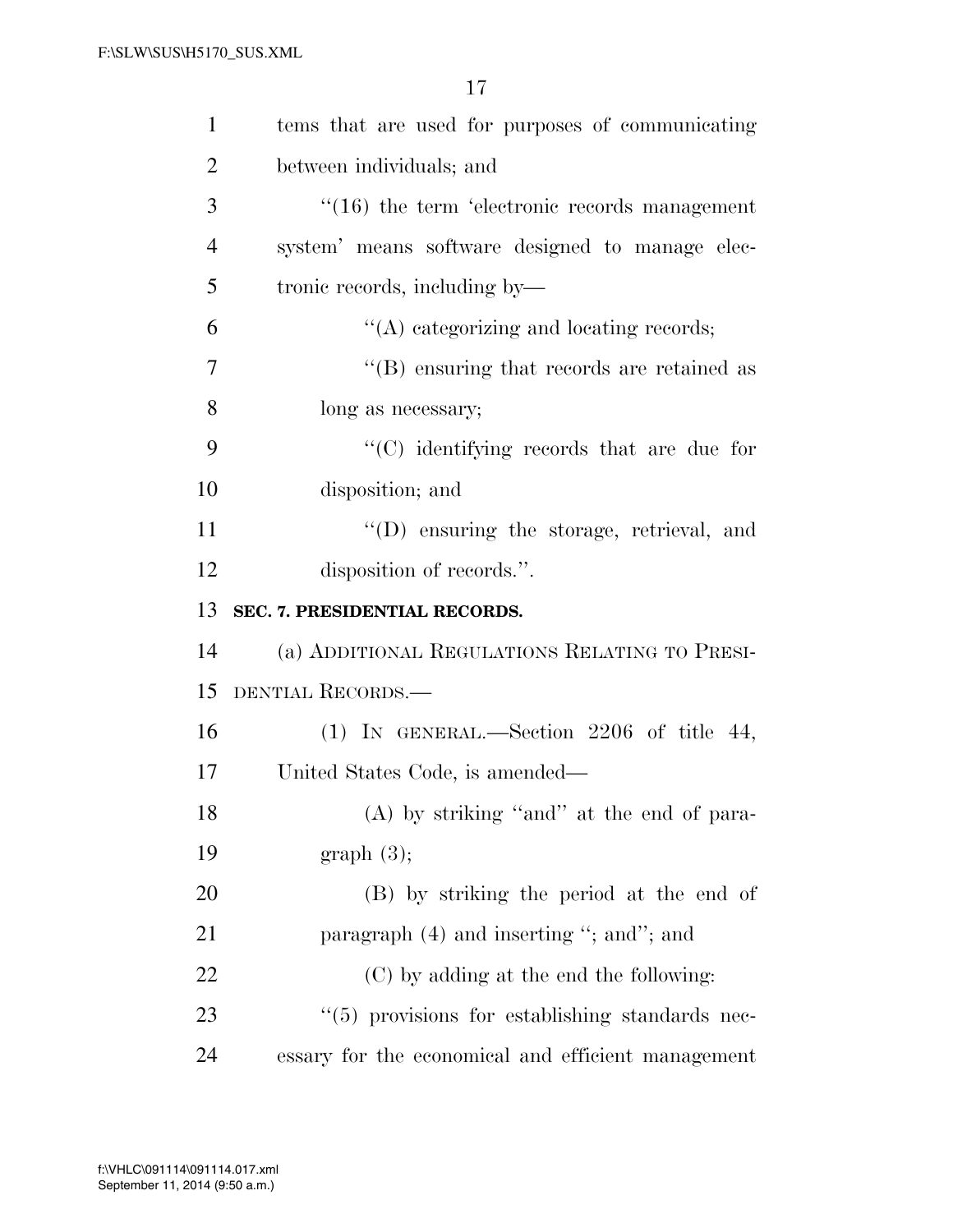| $\mathbf{1}$   | of electronic Presidential records during the Presi-    |
|----------------|---------------------------------------------------------|
| $\overline{2}$ | dent's term of office, including—                       |
| 3              | $\lq\lq$ records management controls nec-               |
| $\overline{4}$ | essary for the capture, management, and pres-           |
| 5              | ervation of electronic messages;                        |
| 6              | "(B) records management controls nec-                   |
| 7              | essary to ensure that electronic messages are           |
| 8              | readily accessible for retrieval through elec-          |
| 9              | tronic searches; and                                    |
| 10             | $\lq\lq$ (C) a process to certify the electronic        |
| 11             | records management system to be used by the             |
| 12             | President for the purposes of complying with            |
| 13             | the requirements in subparagraphs (A) and               |
| 14             | $(B)$ .".                                               |
| 15             | (2) DEFINITIONS.—Section 2201 of title 44,              |
| 16             | United States Code, is amended by adding at the         |
| 17             | end the following new paragraphs:                       |
| 18             | $\cdot\cdot$ (6) The term 'electronic messages' has the |
| 19             | meaning given that term under section $2901(15)$ of     |
| 20             | this title.                                             |
| 21             | $\lq(7)$ The term 'electronic records management        |
| <u>22</u>      | system' has the meaning given that term under sec-      |
| 23             | tion $2901(16)$ of this title.".                        |

 (b) CERTIFICATION OF PRESIDENT'S MANAGEMENT OF PRESIDENTIAL RECORDS.—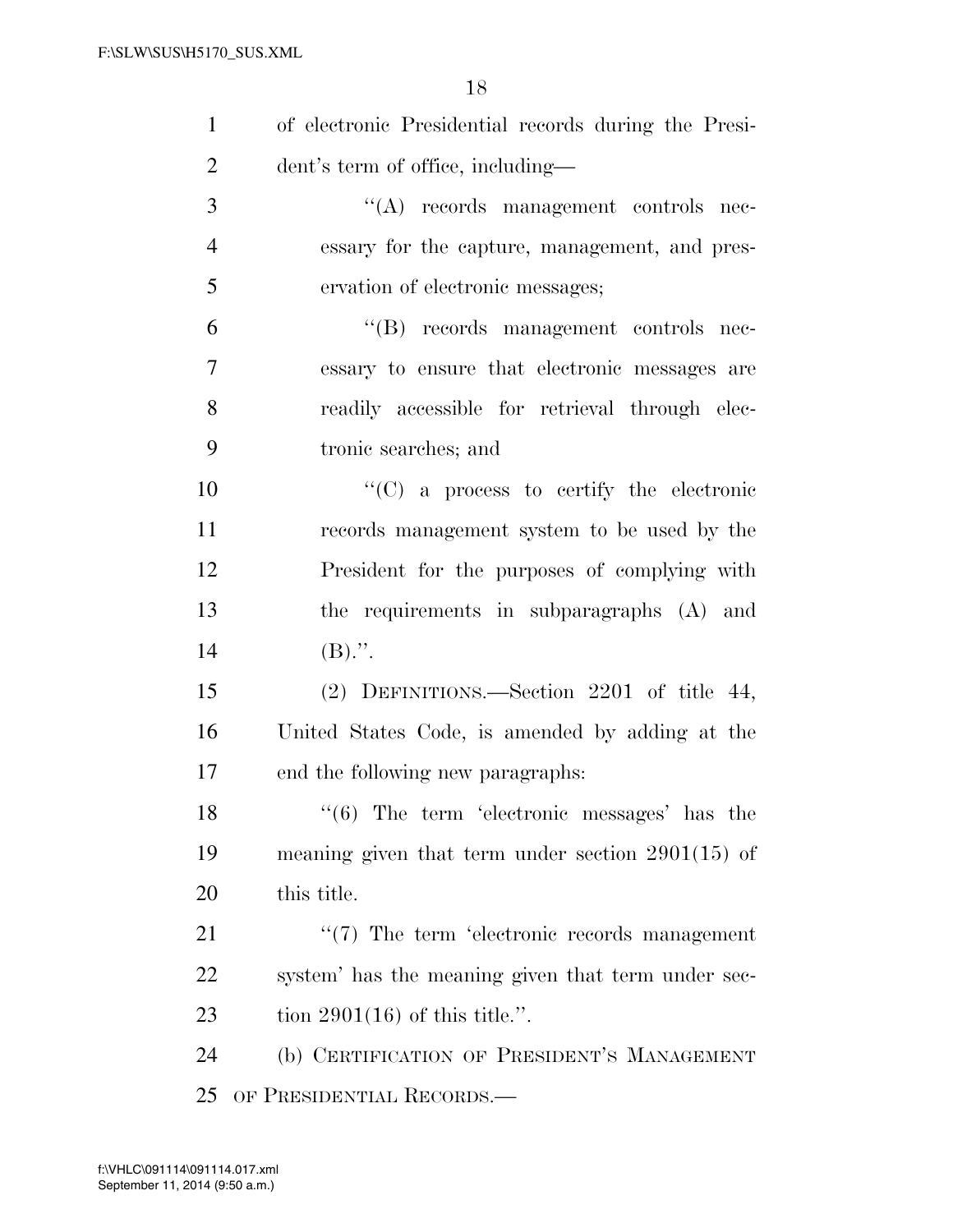(1) CERTIFICATION REQUIRED.—Chapter 22 of title 44, United States Code, as amended by section  $3 \times 3$ (a), is further amended by adding at the end the following new section:

# **''§ 2209. Certification of the President's management**

### **of Presidential records**

 ''(a) ANNUAL CERTIFICATION.—The Archivist shall annually certify whether the electronic records manage- ment controls established by the President meet require- ments under sections 2203(a) and 2206(5) of this title. ''(b) REPORT TO CONGRESS.—The Archivist shall re-port annually to the Committee on Homeland Security and

 Governmental Affairs of the Senate and the Committee on Oversight and Government Reform of the House of Representatives on the status of the certification.''.

 (2) CLERICAL AMENDMENT.—The table of sec- tions at the beginning of chapter 22 of title 44, United States Code, as amended by section 3(c)(1), is further amended by adding at the end the fol-lowing new item:

''2209. Certification of the President's management of Presidential records.''.

 (c) REPORT TO CONGRESS.—Section 2203(f) of title 44, United States Code, is amended by adding at the end the following:

 ''(4) One year following the conclusion of a Presi-dent's term of office, or if a President serves consecutive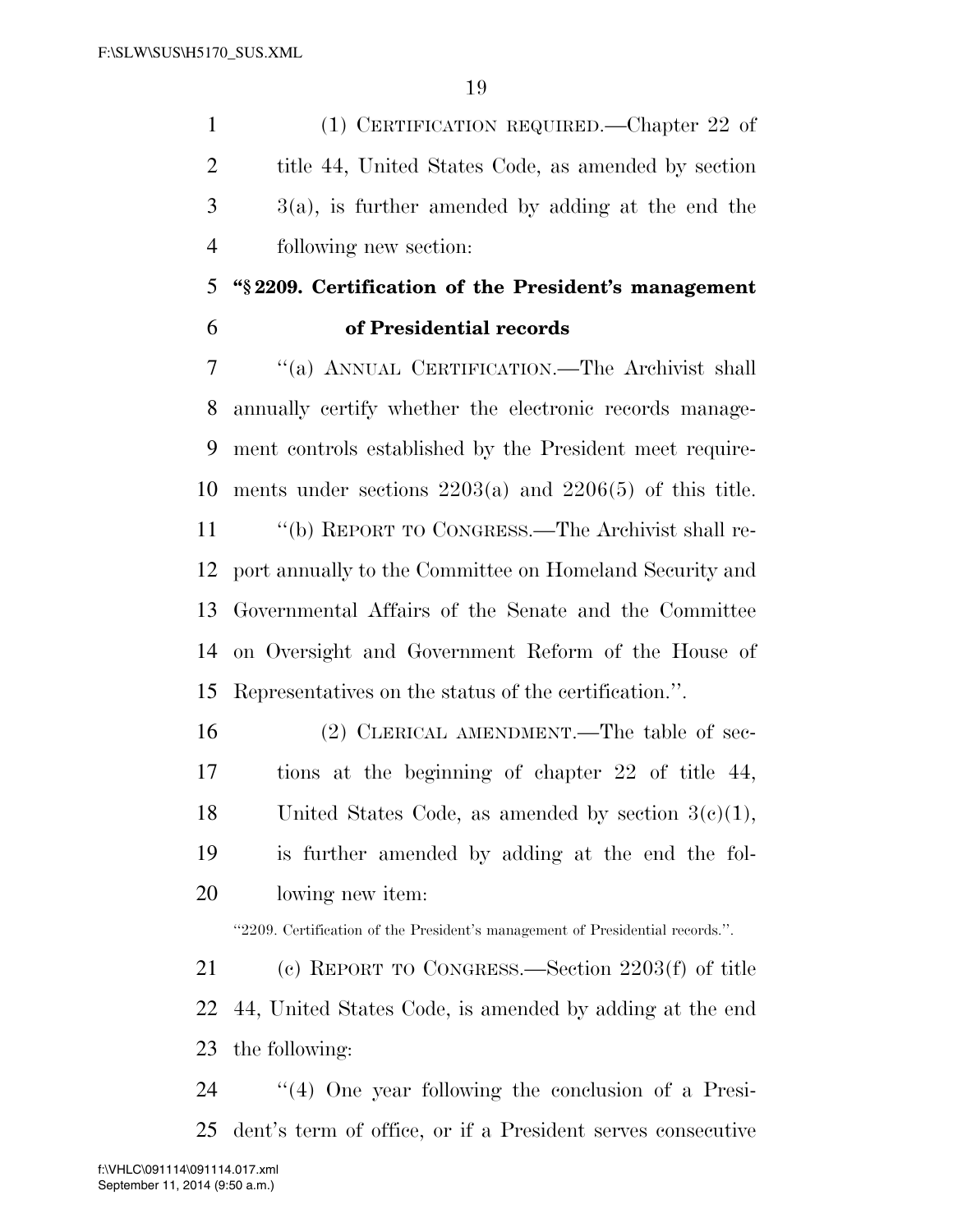terms one year following the conclusion of the last term, the Archivist shall submit to the Committee on Homeland Security and Governmental Affairs of the Senate and the Committee on Oversight and Government Reform of the House of Representatives a report on—

 ''(A) the volume and format of electronic Presi- dential records deposited into that President's Presi-dential archival depository; and

 ''(B) whether the electronic records manage- ment controls of that President met the require- ments under subsection (a) and section 2206(5) of this title.''.

 (d) EFFECTIVE DATE.—The amendments made by this section shall take effect one year after the date of the enactment of this Act.

#### **SEC. 8. RETENTION OF ELECTRONIC CORRESPONDENCE.**

 (a) RETENTION OF RECORDS OF HIGH LEVEL OFFI- CIALS.—Section 3102 of title 44, United States Code, is amended—

20 (1) in paragraph  $(2)$ , by striking "; and" and 21 inserting a semicolon;

 (2) in paragraph (3), by striking the period at 23 the end and inserting "; and"; and

(3) by adding at the end the following: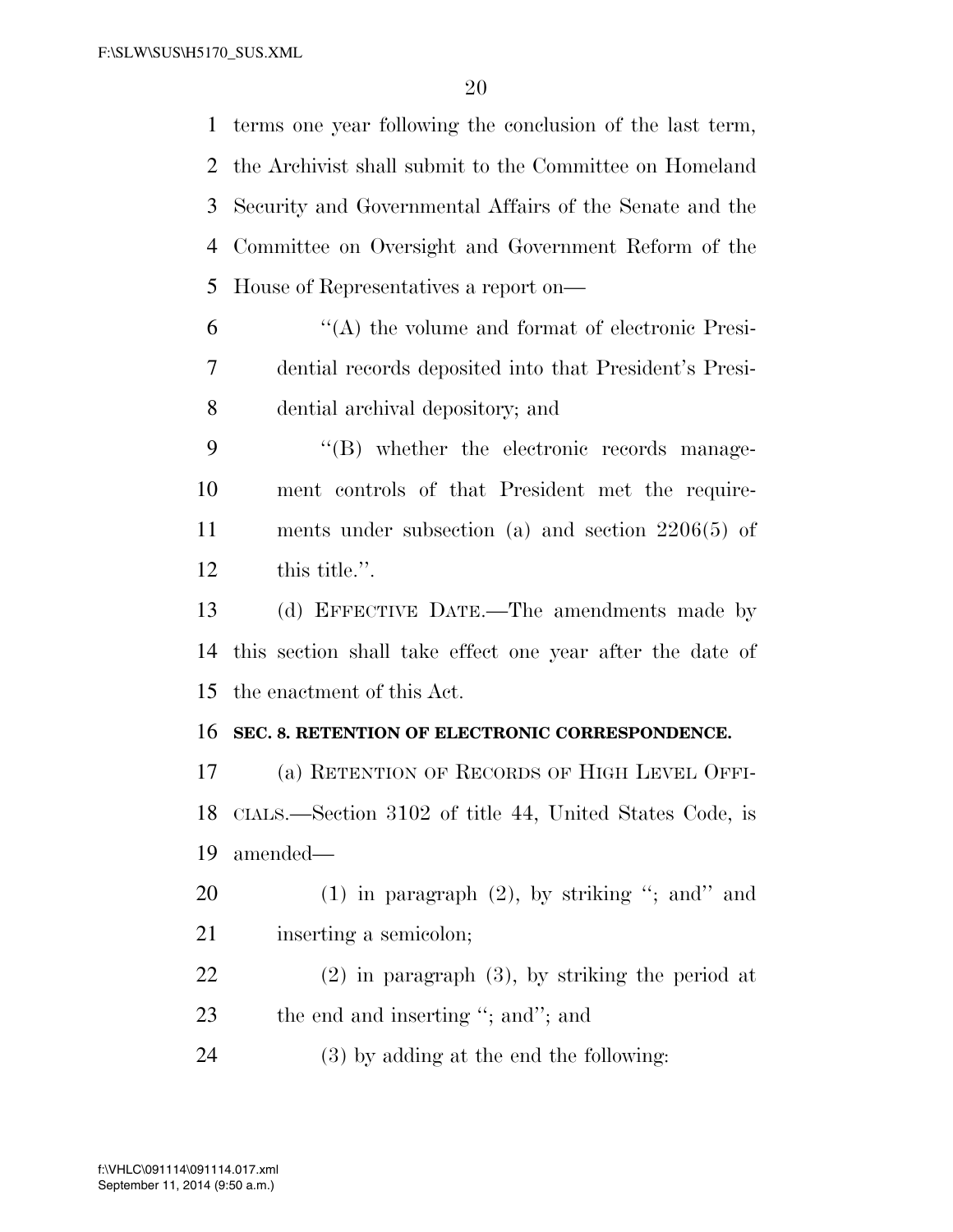$\frac{1}{2}$  the identification of electronic messaging accounts (as defined in section 2911) that should be preserved because such accounts are most likely to contain records that should be preserved as perma- nent Federal records and the automatic retention of those records, including the accounts of each head of a Federal agency, the deputies and assistants of such head, the head of each program office and staff office, each assistant secretary, each administrator, each commissioner, each director of an office, bu- reau, or the equivalent, each principal regional offi- cial, each staff assistant to such official (such as a special assistant, confidential assistant, and adminis- trative assistant), each career Federal employee, each political appointee, and each member of the Armed Forces serving in equivalent or comparable positions; and

18 ''(5) electronic capture, management, and pres- ervation of the electronic messaging accounts (as de- fined in section 2911) described in paragraph (4), in accordance with the records disposal requirements of chapter 33 of this title such that—

23  $\langle (A) \rangle$  electronic records are readily acces- sible for retrieval through electronic searches; and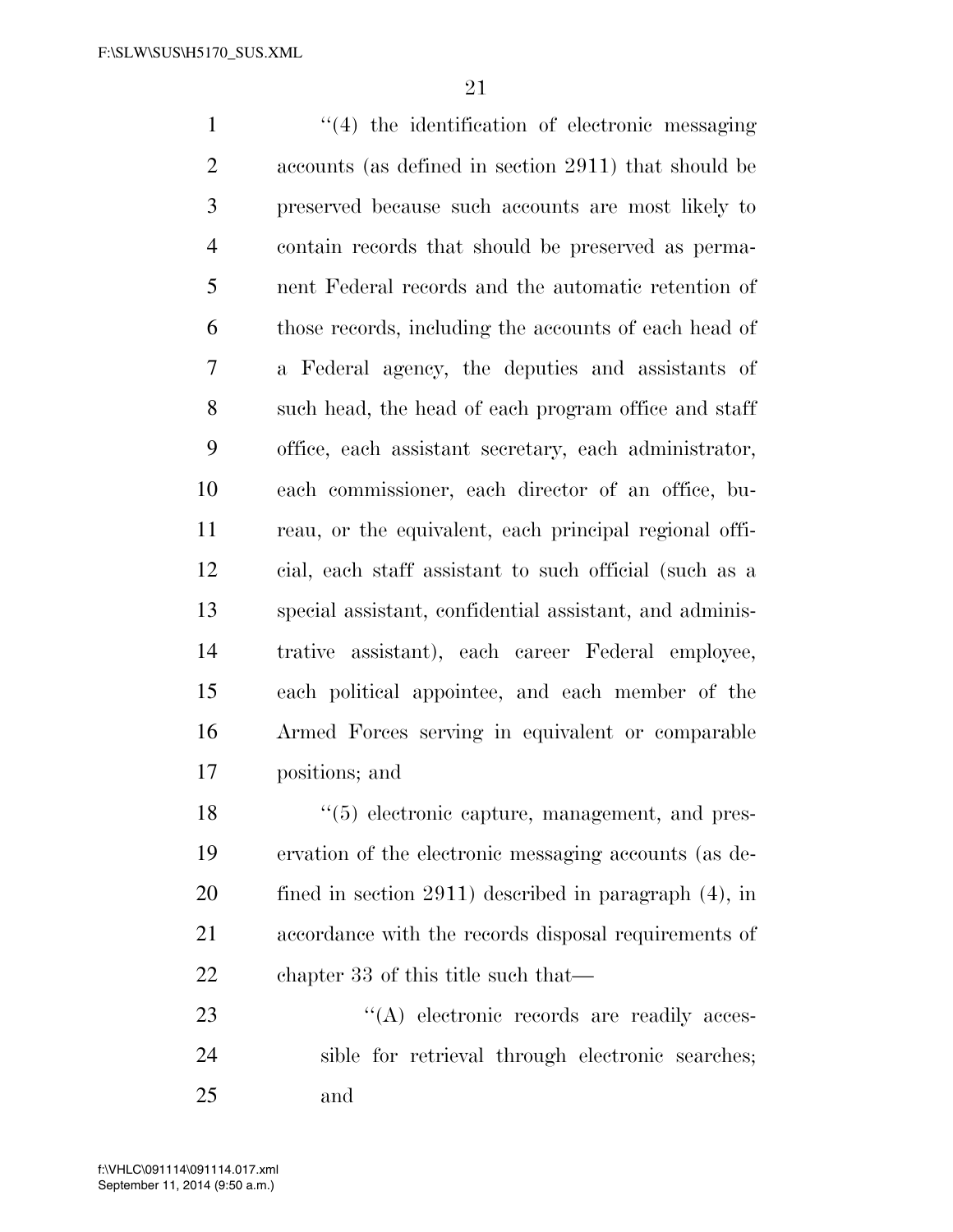| $\mathbf{1}$   | $\lq\lq$ there are mandatory minimum func-                       |
|----------------|------------------------------------------------------------------|
| $\overline{2}$ | tional requirements for electronic records man-                  |
| 3              | agement systems to ensure compliance with this                   |
| $\overline{4}$ | section.".                                                       |
| 5              | (b) REVIEW BY THE COMPTROLLER GENERAL OF                         |
| 6              | THE UNITED STATES.—Section 3107 of title 44, United              |
| 7              | States Code, is amended—                                         |
| 8              | $(1)$ by striking "Chapters $21$ " and inserting                 |
| 9              | "(a) IN GENERAL.—Chapters $21$ "; and                            |
| 10             | $(2)$ by adding at the end the following:                        |
| 11             | "(b) COMPTROLLER GENERAL EVALUATION.—The                         |
| 12             | Comptroller General shall evaluate and report to Congress        |
| 13             | not less than every two years on agency management of            |
| 14             | electronic mail records required under paragraphs (4) and        |
| 15             | $(5)$ of section 3102.".                                         |
| 16             | (c) REVIEW BY INSPECTOR GENERAL.—Section $4(a)$                  |
| 17             | of the Inspector General Act (5 U.S.C. App) is amended—          |
| 18             | $(1)$ in paragraph $(4)$ , by striking "; and" and               |
| 19             | inserting a semicolon;                                           |
| 20             | $(2)$ in paragraph $(5)$ , by striking the period at             |
| 21             | the end and inserting "; and"; and                               |
| 22             | (3) by adding at the end the following new                       |
| 23             | paragraph:                                                       |
| 24             | $\cdot\cdot\cdot(6)$ to review existing and proposed legislation |
| 25             | and regulations relating to records retention require-           |